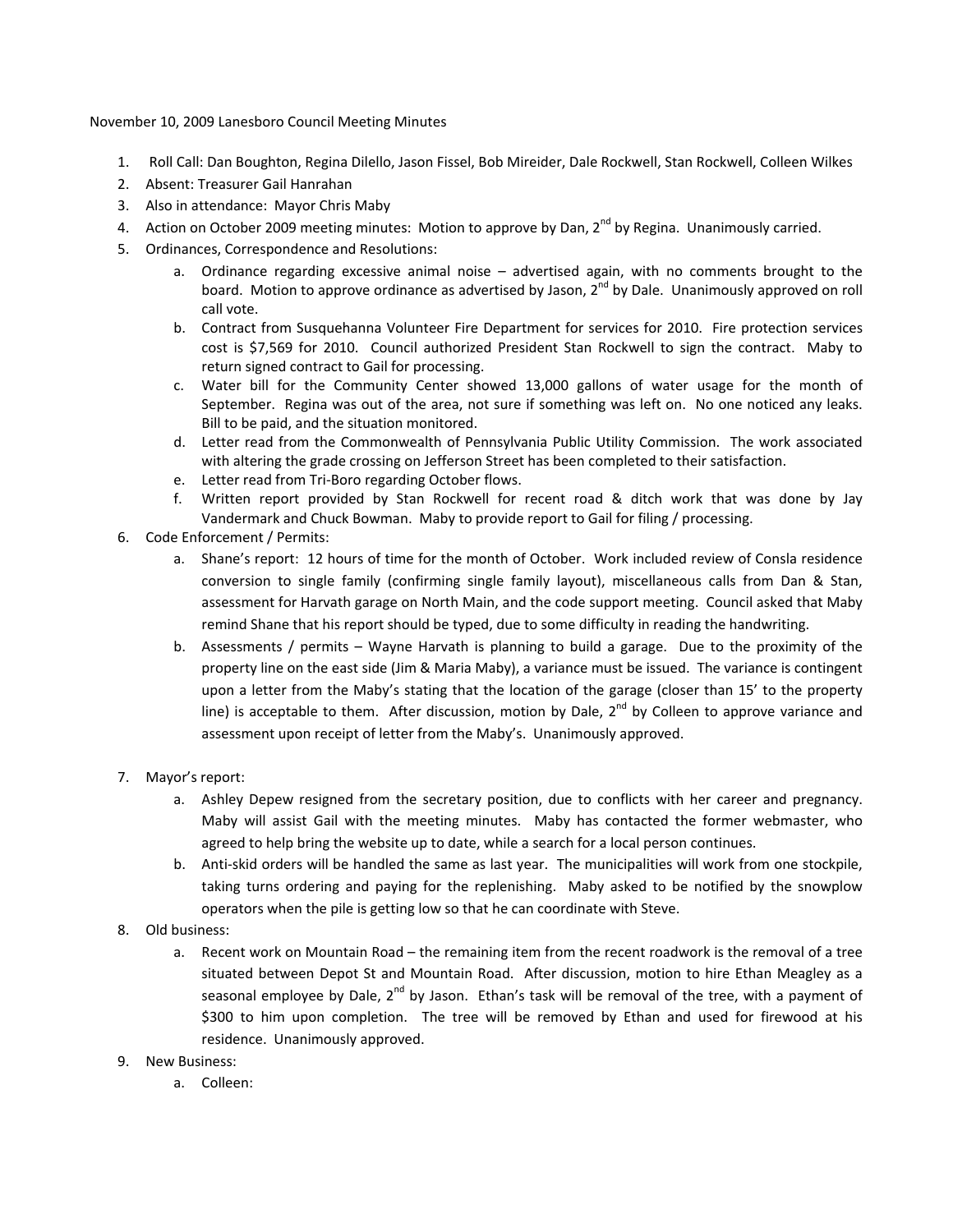- i. Lanesboro Church was recently robbed. All of the microphones and speakers were taken. The police investigation is ongoing. The locks have been changed and other security measures are being installed.
- ii. Asked if anyone had issued a landfill permit for the multi-family residence on the corner of North Main & Depot. She noted there is a growing accumulation of rubbish in the yard. Council noted that no permit could be issued – only DEP could do this. Colleen was reminded that although this is an eyesore, it is no different than several other properties in Lanesboro. Until it becomes a health hazard or some zoning is enacted and enforced, nothing can be done by Lanesboro.
- b. Dan:
	- i. Recyclable roll‐off needs to be emptied. Council authorized Dan to coordinate with Freddies.
	- ii. Asked for and granted approval to have the snowblower serviced by Lindsey. Dan will coordinate this activity.
	- iii. Garbage at Viaduct Inn was approached by the owner to see if Lanesboro would be willing to pick up garbage on a regular basis. After discussion, motion by Dan,  $2^{nd}$  by Jason to pick up garbage at the rate of \$19/month for 2 cans, plus \$3 for each additional can. Unanimously approved. Dan will discuss with owner and provide an update at the December meeting.
	- iv. Repairs at the north end of Barnes Ave, near the Barton residences: the road is very rough, due to potholes and the roadside ditch being nearly full of debris. Maby reminded everyone that the road repair costs will be paid by Liquid Fuels money, and that the account will run out of money for snow removal if the costs are big. After a brief discussion, council decided to make improvements enough to make the road smooth to drive using modified, and clean / regrade the ditch. Butch Barton will provide a place to dispose of the excavated material. The more expensive rebuild, similar to what was done on the other roads, will wait until next year. Motion by Dan,  $2<sup>nd</sup>$  by Dale to contract with Tompkins Construction if he is interested, with a Not‐To‐Exceed amount of \$400. Unanimously approved.
- c. Regina would like to see a budget developed for the Community Center. It should be noted that the rental fees and any donations for the Community Center are obligated to stay within the Community Center account, and cannot be used in the general account for other uses. Council agreed – Maby will speak to Gail about this, and use the December 2009 meeting to develop the budget.
- d. Stan:
	- i. Asked for clarity on the snow removal operators, given that he will be leaving office at the end of the year. Council in agreement that the operators will be Dan, Stan, Herman Moffett, and Walt Lesser. Dan will coordinate the schedule and provide a copy to Maby. Any calls Lanesboro receives will be forwarded by Maby to Dan.
	- ii. Kevin M (trailer just beyond Kaisers) told Stan that he only puts out a bag every couple of weeks, and that the garbage is primarily aluminum cans. He asked if he could trade the cans for the cost of the garbage bill. Council unanimously rejected the idea, noting the ordinance clearly states that the residence must be billed for the entire year, unless there are extenuating circumstances, such as a fire. Stan will relay the message to Kevin.
	- iii. Stan asked that he be considered for the paying secretarial position in the future, if the need arises for one.
- e. Jason would like to see permit / assessment info added to the website, along with the information on it kept up to date.
- f. Bob nothing
- g. Dale ‐ nothing